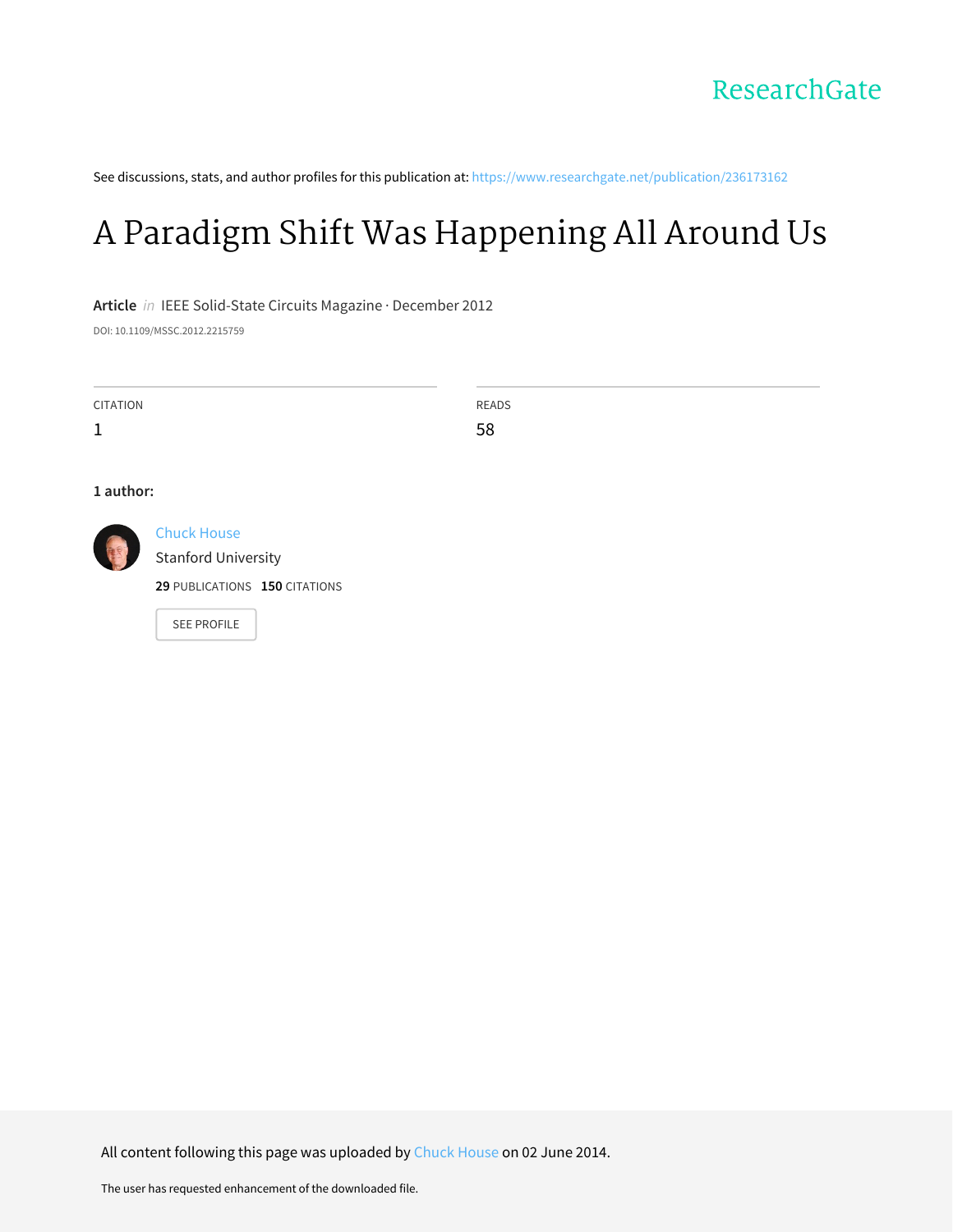\* *Copyright © IEEE 2012.* A commentary published by the IEEE; posted online with permission. Citation: Chuck House, "[A Paradigm Shift Was Happening All Around Us](http://ai.eecs.umich.edu/people/conway/Memoirs/VLSI/Commentaries/A_Paradigm_Shift_Was_Happening_by_Chuck_House.pdf)", *[IEEE Solid State Circuits Magazine](http://ieeexplore.ieee.org/xpl/RecentIssue.jsp?punumber=4563670)*, VOL. 4, NO. 4, FALL 2012, pp. 32-35.



## A Paradigm Shift Was Happening All Around Us\* By Chuck House

Thankfully, Ridley Scott's brilliant Super Bowl ad, proclaiming that 1984 won't be like *1984*, heralded a Golden Age of Electronics instead of George Orwell's dyspeptic scenario. Apple's Macintosh debuted, Hewlett-Packard and its new LaserJet printer set record sales and profits for Silicon Valley companies, and I met Lynn Conway when we both joined the *IEEE Spectrum* Advisory Board.

Although Conway was a bit shy and had held back from the limelight, I already "knew" her. As HP's Corporate Engineering Director, my job was to "know" the Valley. Operating a prototype Macintosh six months prior to introduction, I'd sparked Tom Whitney's Summerhill Partners' angel round that was the initial funding for Aldus Corporation and Pagemaker. I'd compared views with Xerox PARC's Warren Teitleman, both a Caltech classmate and a neighbor (with an Alto and then a Dorado by his home swimming pool). Warren and I had both known Carver Mead for 25 years. Mead was my senior advisor, urging me to join HP in 1962. By 1975, Mead and Conway were collaborating at PARC.

But I really knew Conway because of "the book" and the subsequent *Electronics* cover Award of Achievement in October 1981 [1]. *Electronics*, perhaps the most prestigious trade magazine at that time, had honored Intel's founders, Bob Noyce and Gordon Moore, in their inaugural award in 1974; they'd singled out my Logic State Analyzers in 1977 (Figure 1) [2]. I'd joked with Mead that this was the first time I'd beaten him; he reminded me that he'd done the calculations for Gordon and even facetiously said the name "Moore's Law" could have been "Mead's Law"—he winked that he'd "won twice."

The book—*Introduction to VLSI Systems* [3]—was a landmark. Simplistic histories of Silicon Valley and the Personal Computer Revolution focus on the hobbyist Homebrew Computer Club, the youthful Steves (Jobs and Wozniak), with a Gary Kildall vs. Bill Gates footnote. But the paradigm shift that enabled Apple's and Microsoft's emergence had vital antecedents that have largely remained obscure. Conway's role there, while crucial, has often seemed "behind the scenes" to outside observers.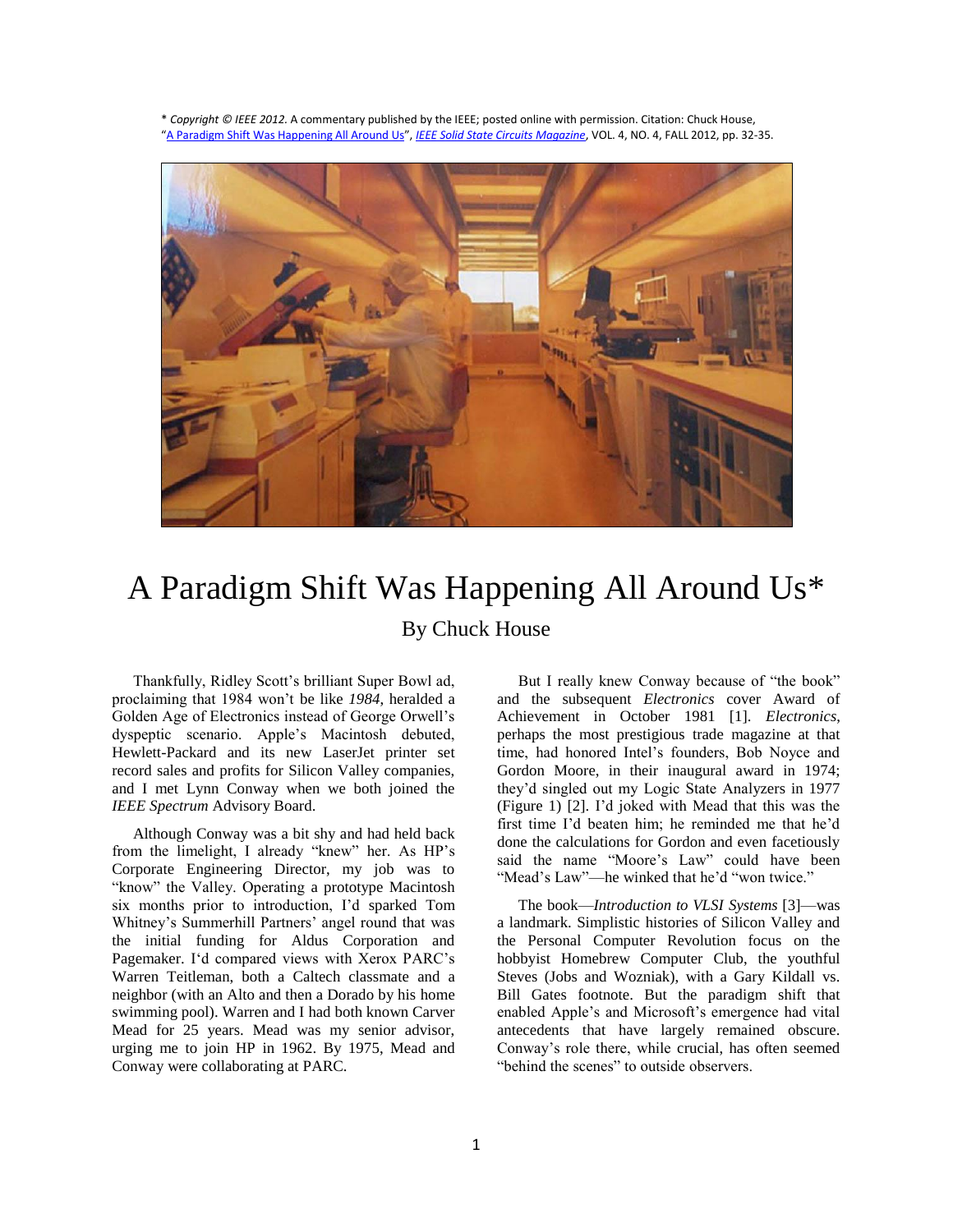

**FIGURE 1:** *Electronics* **1977 cover, with the Award of Achievement for Logic Analyzers. (Courtesy of Chuck House)**

The second annual IEEE Workshop on Microprocessors (now called the Asilomar Microcomputer Workshop, or AMW) was held Wednesday–Friday, April 28-30, 1976, near Monterey, California [4]. Arriving the night before from HP Colorado Springs, I knew few of the ninetyfour attendees. Espying Carver Mead, my college senior advisor, across the room in the buffet line, I joined him and six other ex-students at a dinner table. With a glazed look, Carver intoned that he recalled each of us.

AMW was the most successful of four private invitation IEEE design workshops that arose to discuss these presumptuously named 'microcomputer' integrated circuits. Authoring the *Electronics* May, 1975 article: "Engineering in the Data Domain Calls for a New Kind of Digital Instrument" got me invited to AMW's 2nd workshop to describe the philosophy behind [HP's new Logic](http://www.hpmemory.org/timeline/chuck_house/lsa_birth_03.htm#part1)  [State Analyzers,](http://www.hpmemory.org/timeline/chuck_house/lsa_birth_03.htm#part1) which were tools analogous to oscilloscopes to give digital designers insight for using these complicated chips [5].

My Wednesday evening talk described tools that enabled a very different design methodology— Algorithmic State Machine design (ASM)—using Lyapunov state-variable mathematics, and derivative techniques pioneered at HP by Chris Clare and Dave Cochran for the spectacularly successful handheld scientific calculators (e.g., HP 35) [6].

My point: circuit design was no longer an element-by-element issue, but a question of "state flow" at lots of nodes—the sequential "words" of registers rather than the voltages of device pins. In effect, it argued that electronic voltages, whether analogic or switched, would "lose out" to software instructions, and "data states." Systems would be designed and analyzed for proper state sequencing rather than analogic signal distortion or digital switching times.

I'd have done fine if I had left the See's Candy POS terminal example out of the discussion, but I got carried away with case studies we knew from selling Logic Analyzers that were alien to this sophisticated assemblage. Four-bit microprocessors—the Intel 4040, for example—were "toys" to this group, and I didn't know any better. In response to questions, though, I was able to describe our dedicated 8080 "personality module" for a forthcoming logic analyzer, just as an HP colleague tried to "shush" me.

When I finished, Carver was the first person to the podium, exclaiming, "NOW I REMEMBER YOU."

He excitedly explained that our concepts of data domain (versus the traditional time domain or frequency domain methods taught to all electronic engineers) fit perfectly with some work he was doing. He asked to borrow my transparency foils, and proceeded to sketch something he called "the tall thin man" methodology for transistor layout. The room was mesmerized.

I'd been lucky at CalTech to be in Richard Feynman's first freshman lectures with handwritten notes; this scene repeated at AMW2 as people asked how they could get copies of these new ideas. Mead said that he and Lynn Conway over at Xerox PARC were preparing some notes, which he might send electronically. Electronically? Yes, he said, if you have access to an ARPANET node. Some in the room nodded; others looked quizzical. The electric atmosphere of the evening is still etched in memory.

I'd already seen the power of pre-publication books. Clare's insightful ASM methodology text, *Designing Logic Systems Using State Machines*, swept through the HPdesign community (Figure 2) [7]. Stanford's electrical engineering department was not so sanguine, however, canceling Clare's course in 1974, saying that "it is a little bit too unconventional" [8]. Stanford preferred Quine-McCluskey minimization techniques. Fittingly, Mead's Caltech colleague Ivan Sutherland prepared a *Scientific American* article (1977) [9] about the challenge microelectronics posed to computing theory and practice, noting that since most of a chip's surface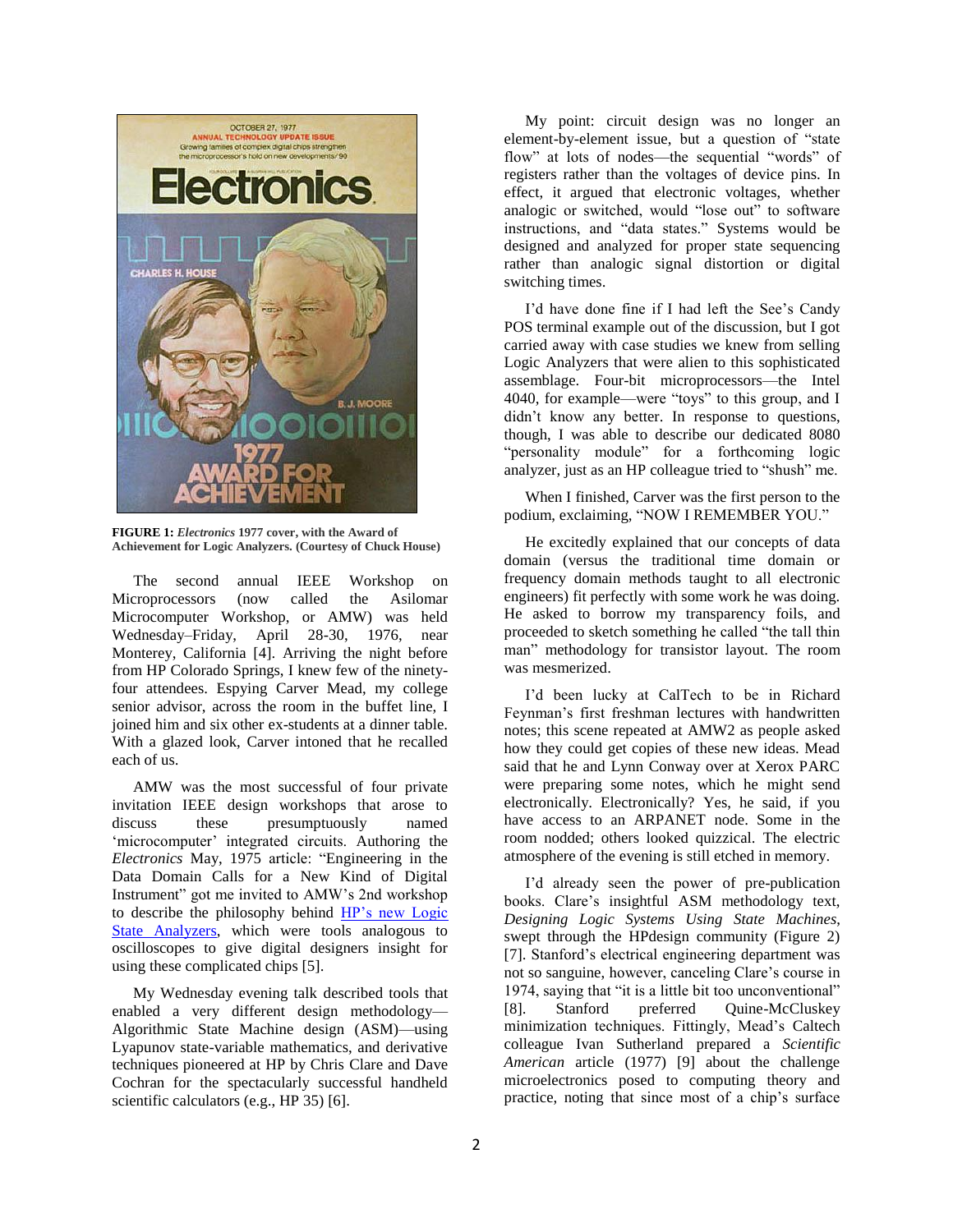was occupied by "wires" (conducting pathways) rather than "components" (transistors), decades of minimization theory in logic design had become irrelevant [10].



**FIGURE 2: Chris Clare's book:** *designing logic systems using state machines.* **(Courtesy of Chuck House)**

AMW would "make history"—as industry veteran Ted Laliotis noted thirty years later: "the intentional lack of written proceedings and the exclusion of general press representatives was perhaps the most distinctive characteristic of AMW that made it so special and successful. This encouraged the scientists and engineers who were at the cutting edge of the technology, the movers and shakers that shaped Silicon Valley, the designers of the next generation microprocessors, to discuss and debate freely the various issues facing microprocessors. In fact, many features, or lack of, were born during the discussions and debates at AMW. We often referred to AMW and its attendees as the bowels of Silicon Valley..." [11].

AMW would feature many key contributors to this new paradigm during the first six years. Intel's Sterling Hou extolled the Intellec 8 for developing 4004 and 8008 code at AMW1; he shared the stage with me at AMW2, describing the Intellec MDS to assist Intel 8080 microcomputer designers. The "toy" Intel 4004 had 2,300 transistors and a clock speed less than 1 MHz—its largest usage by 1976 was in a grocery clerking tool built by MSI Data of Costa Mesa for Alpha Beta Grocery Stores on a whim.

Moore's Law from 1965 predicted a bright future, but in spring 1976, this august body was still profoundly skeptical. No one would have believed that a Pentium 4 chip with a billion transistors and a gigahertz clock speed would exist twenty-five years later, let alone sell for a thousand dollars.

An uneventful AMW3 was followed by AMW4 in 1978, which featured Charlie Bass, Dave Farber, Gary Kildall, Bernie Peuto, Ken Bowles and Len Shustek among others. A strong Berkeley contingent showed up for AMW5, with Alvin Despain as Chair, and Dave Patterson, Carlo Séquin and Dave Hodges presenting alongside Nick Treddennick (Motorola 68000), and Intel's Ted Hoff.

The real excitement at AMW5, however, was the last session on Friday, May 25, 1979, entitled "New Directions and Architectures." Forest Baskett, newly arriving at Stanford from Xerox PARC, reviewed the extraordinary results of nineteen projects in Lynn Conway's MPC78 course at MIT. Conway had written that: "I sent the final student design files to PARC via the ARPANET on December 6, 1978. Lyon and Bell then merged the 19 projects into a single multi-project chip CIF file, converted it to Mann PG format and had masks made by Micro Mask….In this first phase of an important collaboration with Pat Castro at Hewlett-Packard, wafers were fabricated at her Integrated Circuit Processing Lab (ICPL) at nearby HP Research using a 6-micron (*λ* =3 *μ*m) silicon-gate NMOS process (Figures 3, 4). Everything went off without a hitch, and the packaged chips were shipped back to M.I.T. on January 18, 1979" [13]. I've wondered why Conway hadn't presented the work; colleagues recall just that AMW "was invite only."



**FIGURE 3: Computer-controlled plasma system at HP's ICPL. (Courtesy of Hewlett-Packard [12])**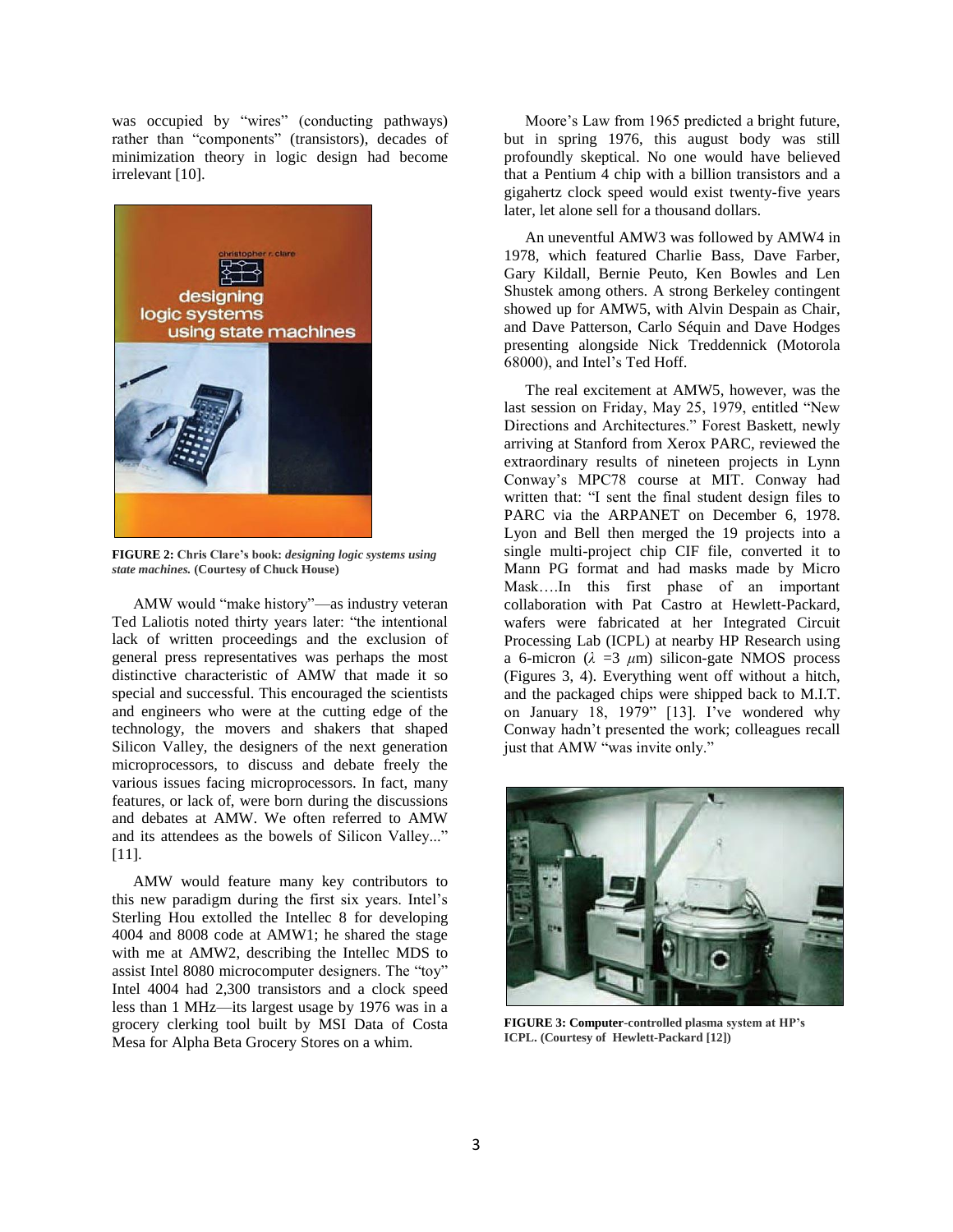

**FIGURE 4: Fabrication processing line at HP's ICPL. (Courtesy of Pat Castro)**

Conway next fashioned an even more ambitious multi-university program—MPC79. The first session of AMW6 featured her bold initiative as "Special Purpose Building Blocks," chaired Wednesday April 23, 1980 by Carlo Séquin, described by Carver Mead, Jim Clark, Glenn Krasner and Dick Lyon. The MPC79 chip set contained 82 design projects from 124 designers at 12 universities, spread across 12 dietypes on two wafer sets. Astoundingly, turnaround time from design cutoff to distribution of packaged chips was only 29 days, again using Hewlett-Packard's Palo Alto research fabrication facility. Conway's proud assessment: "We'd done the impossible: demonstrating that system designers could work directly in VLSI and quickly obtain prototypes at a cost in time and money equivalent to using off-the-shelf TTL" [14].

Significant chips were built in the MPC79 "run," including Jim Clark's Geometry Engine that spawned Silicon Graphics Corporation. Substantial interest surfaced at Caltech, MIT, Berkeley, and Stanford enough that Pat Castro and her colleagues at HP reluctantly had to "pull the plug" on opening their facility to universities, citing their industrial priority. Castro says today: "Jim Gibbons at Stanford was really offended when I told him 'no'." Gibbons acknowledges that this action stimulated his decision to build Stanford's CIS (Computer Integrated Systems) lab; he further states that Lynn Conway, from his perspective, was the singular force behind the entire foundry development that emerged.

Clearly a new design paradigm had emerged rendering discrete circuit design as irrelevant as Quine-McCluskey minimization rules. Importantly, imaginative support in terms of infrastructure and idea dissemination proved as valuable as the concepts, tools, and chips. "The electronic book" and the "foundry" were both prescient and necessary, providing momentum and proof points.

Castro, the first woman engineer hired by Fairchild Semiconductor, built the world's first threeinch wafer fab facility for HP in 1975, pioneering a way to prototype multiple processes and designs. Her supervisor, Merrill Brooksby (Figure 5), who had built HP's first IC fabrication facility in 1967, supported Castro's leadership for this shop because of the breadth of HP's scientific instrumentation requirements. The dedication and willingness of Castro (Figure 6) to work with universities was vital to produce the resultant student-designed wirebonded chips in Conway's MPC program.



**FIGURE 5: Merrill Brooksby, HP Corporate Design Aids Center director. (Courtesy of Hewlett-Packard [15])**



**FIGURE 6: Patricia Castro, HP ICPL director, in 1977. (Courtesy of Hewlett-Packard [16])**